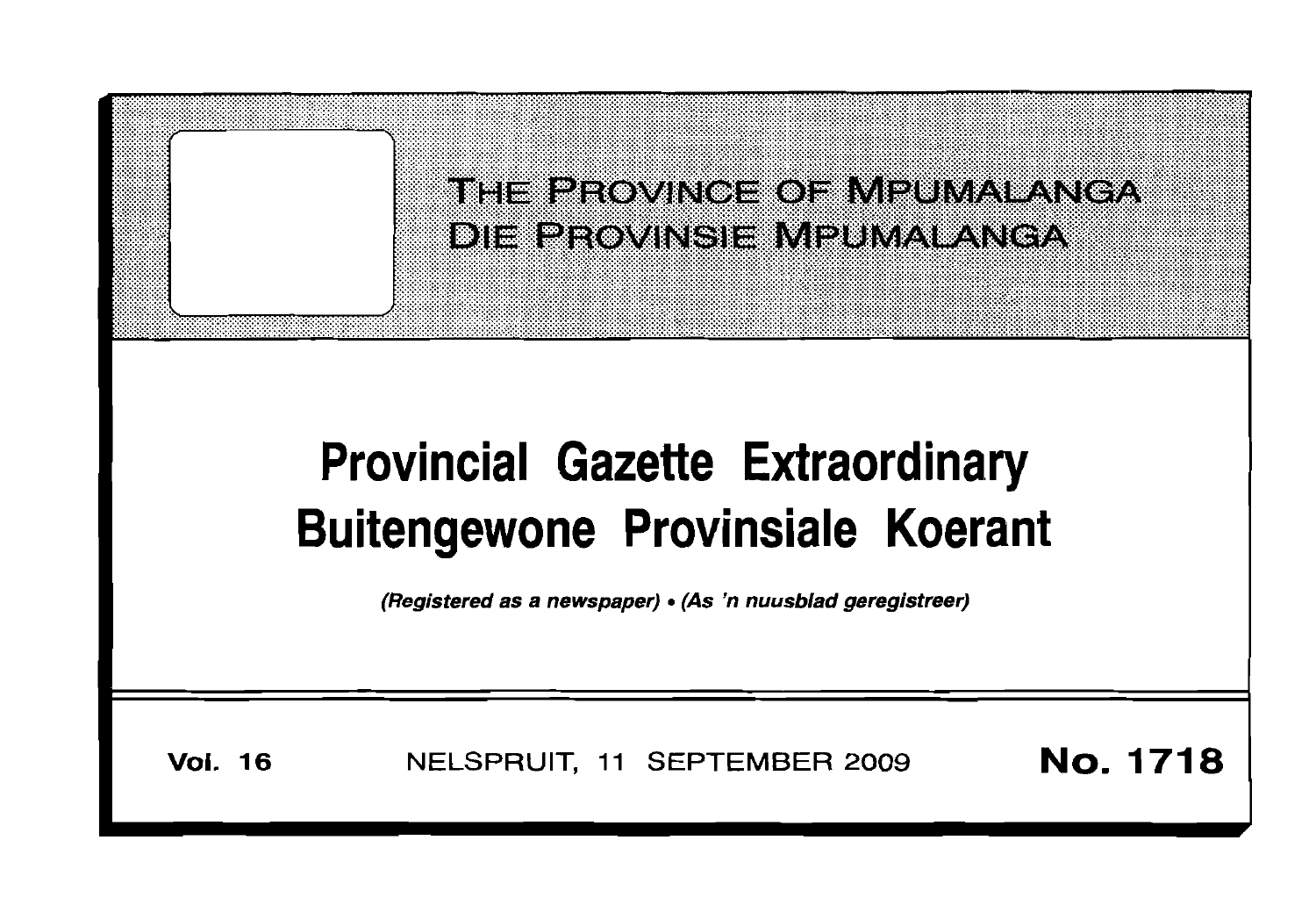| <b>CONTENTS · INHOUD</b> |                                                                                                               |             |                |
|--------------------------|---------------------------------------------------------------------------------------------------------------|-------------|----------------|
| No.                      |                                                                                                               | Page<br>No. | Gazette<br>No. |
|                          | <b>GENERAL NOTICE</b>                                                                                         |             |                |
|                          | 296 Preferential Procurement Policy Framework Act (5/2000): Draft Preferential Procurement Regulations, 2009: |             | 1718           |